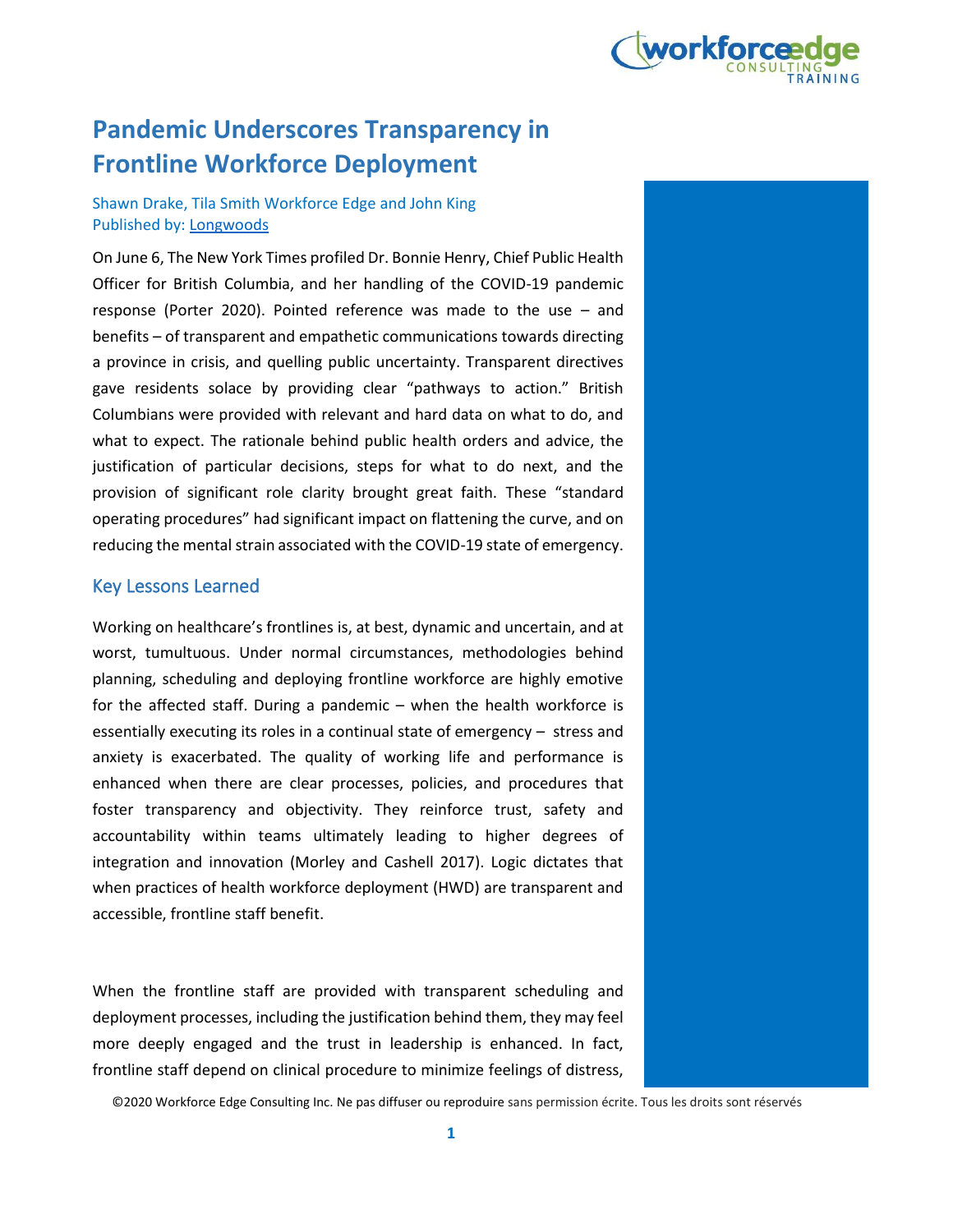

panic, doubt, and confusion. This is especially relevant in times of pandemic response. Clinical pathways are well-defined for patients – why not for them? The time is right to define and set into motion consistent procedures for scheduling and deploying the dedicated men and women who care for our families and communities.

When clear procedures and accurate information come together, the best in people can be brought out. As a society we have recently witnessed the impact of information clarity. During the ongoing pandemic, communication and linked-decisions often slowed as leaders did not want to communicate the "wrong" information and were unsure of the preparedness of jurisdictional response protocols (Raphael 2020). As guidance was provided by public health authorities, we increasingly took comfort in many inspirational stories of everyday heroes: people coming together to deliver groceries to others, health providers out of retirement to serve, selfless volunteerism to support under-equipped long-term care organizations, parents sacrificing time with their families to perform essential services and remarkably, creative discharges from hospitals for COVID-19 patients. Transparency helps anyone build the confidence and trust to go the extra mile. It helps us all feel safe and secure.

While transparency is one factor, availability of reliable information is another. Senior leaders, managers and schedulers alike require meaningful information to make crucial decisions. The data that underpins those decisions needs to be precise and supported by workflows that keep the information pure, and in real-time. In a world of well-defined HWD methodologies, at the snap of our fingers, we should be able to:

- rapidly assess where each member of the workforce is, and which skills they possess (and if they are up to date);
- understand which areas can "get by" and which are at the "tipping point";
- identify resources (number and type) to meet infinite service demand scenarios, and trigger alternate models of care when required;
- instantly model resource scenarios to ensure sufficient bandwidth: How do I respond if 20% of staff are unable to come to work? Can I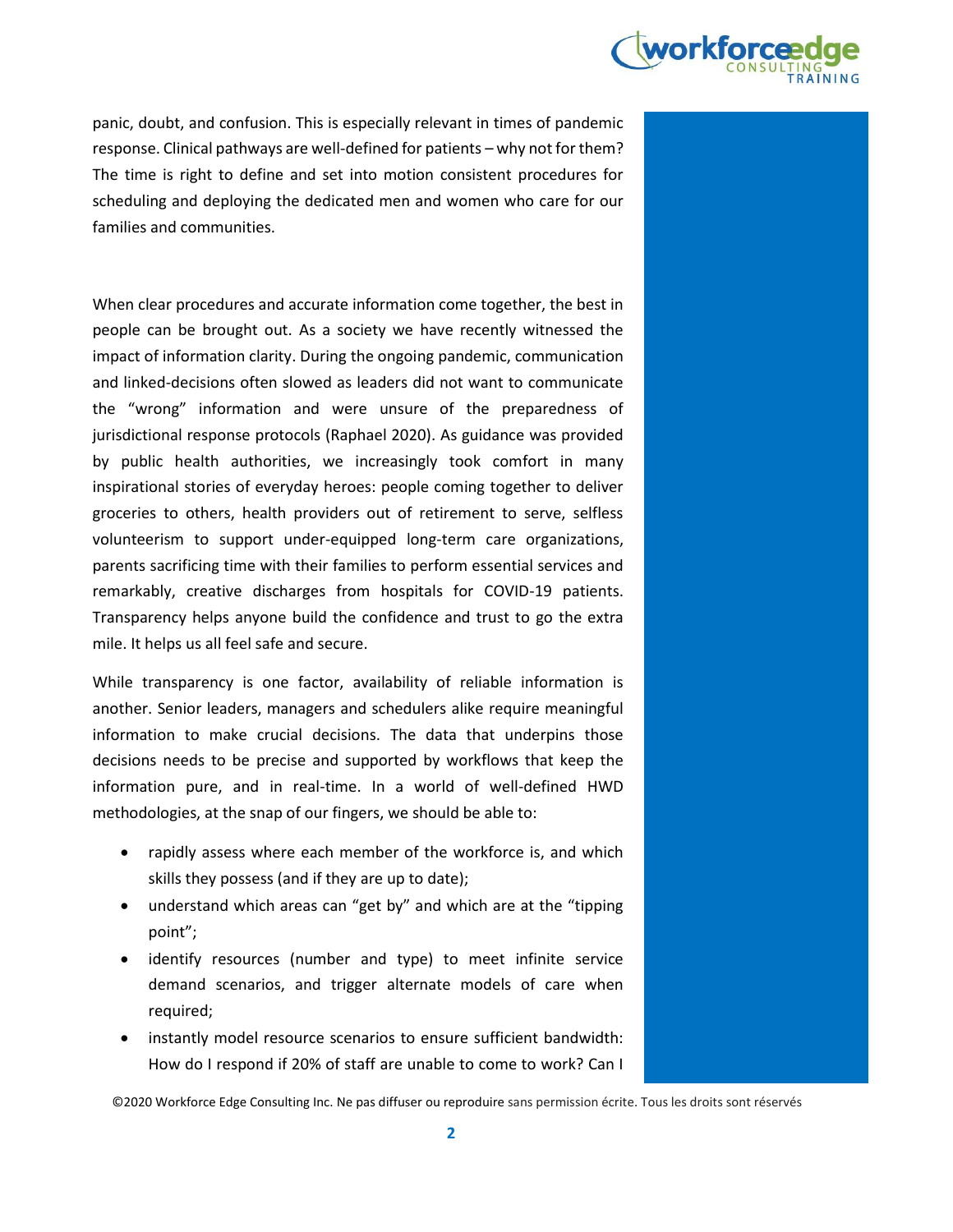

safely approve that leave request in the midst of all this chaos? Did everyone take their previously approved vacation? and

maintain predictability and stability in the midst of chaos.

This is a world where frontline staff know what to expect and decisionmakers can trust what they see.

# Through any Tragedy There is Light

Rather than viewing HWD as a set of transactions, we must recognize that the staff scheduling environment is a key to safety, compliance and sustainability. Above all – the impact on the quality of working life for employees is dramatic. Given emergency orders, many care providers have secured temporary uplifts in their full-time equivalent (FTE) and a degree of longer range predictability in their schedules (Government of Ontario 2020). The impressive capacity of clinical education has shone, and unit-based relief workforces with multiple skills have been ramped up. Across the continuum of care, an era of greater continuity takes hold. Health systems of all shapes and sizes have done their very best to deploy their frontline workforces in respectful and proactive ways. Let us ensure that substantial focus on HWD methods forms part of the new normal.

## Leveraging Inner Strength

Responding to the recent crisis has been a great equalizer, and many institutions have learned a lot about their organizational agility. Organizations that have invested in HWD strategies and portfolios have had a significant advantage. For instance, integrated health systems in BC, Alberta, and New Brunswick were able to utilize impressive command and control structures quickly – containing staff mobility, and restricting potential community transmission. In many cases these actions outpaced formal public health single-site designation orders for staff. Because such organizations had strong line-of-sight to organizational bandwidth, they were better able to respond. They simply had a better view of where resources could be used, which skills were attached to each employee, what units were meeting staffing needs, and so on. Despite the chaos of the pandemic hitting hard and fast, in such organizations leadership could act much more quickly, and focus more clearly on the provision of care and activation of emergency plans.

#### *About the Author(s)*

*Shawn Drake, BA, MSc, PhD (c) and Tila Smith, BBA, PMP are the Managing Partners of Workforce Edge, an organization dedicated to supporting health systems in their workforce budgeting, planning, scheduling, deployment, and retention activities.*

*https://www.linkedin.com/in /scdrake77/ @ShawnD\_WFE*

*https://www.linkedin.com/in /tilasmith/ | @Tila\_WFE*

*Find out more about Workforce Edge at https://workforce-edge.com/*

*https://www.linkedin.com/c ompany/workforce-edgeconsulting-inc./ | @WorkforceEdge*

*John King, BA, MHA, is a senior healthcare executive with significant comparative experience. In his travels he has recognized the crucial advantage health systems can harness when they invest in their workforce.*

*https://www.linkedin.com/in /john-king-20662012/*

*Acknowledgment*

*The authors wish to thank Sue Owen for her comments on the draft of the article.*